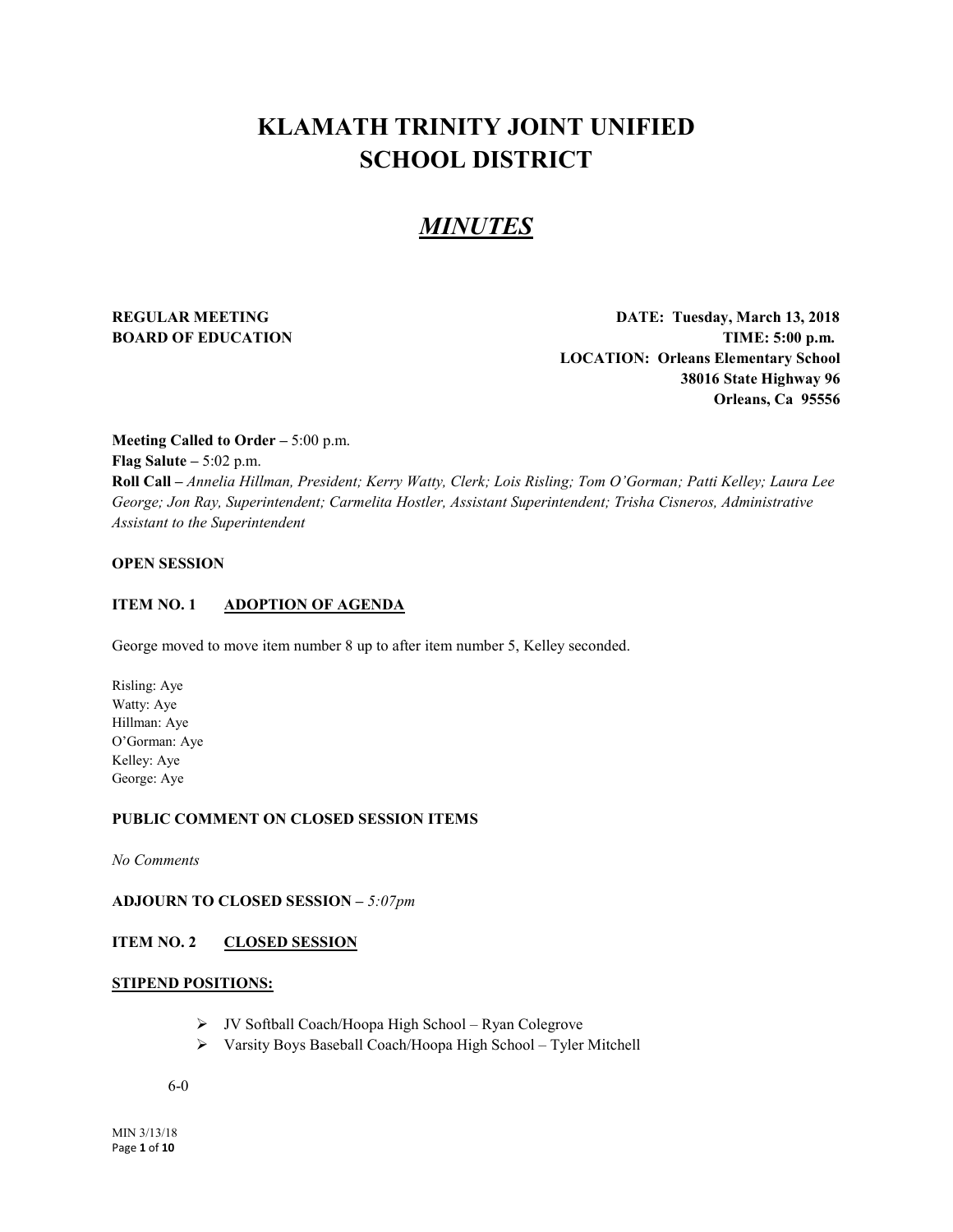- Varsity Girls Softball Coach/Hoopa High School Glenn Moore
- Senior Class Advisor/Hoopa High School Melodie George

5-0-1

**GOVERNMENT CODE SECTION 54957**: Public Employee discipline, dismissal, release, non re-election, acceptance of the resignation of, or other action which otherwise affects the employment status of a public employee.

Resignation – Senior Class Advisor/Hoopa High School Resignation – Literary Paraprofessional/Orleans Elementary Released – Varsity Basketball Coach/Hoopa High School Retirement – Instructional Aide Severely Handicapped/Hoopa High School Resignation 8th Grade Teacher/Trinity Valley Elementary Resignation 7<sup>th</sup> Grade Teacher/Trinity Valley Elementary Resignation Instructional Assistant Severely Handicapped/Weitchpec Elementary

6-0

Released and immediately suspended without pay – Employee number 2018-01

Risling: Aye Watty: Aye Hillman: Aye O'Gorman: Aye Kelley: Abstain George: Aye

5-0-1

GOVERNMENT CODE SECTION 54956.9 Conference with Legal Counsel – Anticipated Litigation: Under Government Code sections 54956.9(d)(2), the Klamath Trinity Joint Unified Board of Trustees hereby provides public notice that it may meet in Closed Session to decide whether there is significant exposure to litigation, and to consider and act in connection with matters for which there is a significant exposure to litigation. Under Government Code sections 54956.9, the Klamath Trinity Joint Unified Board of Trustees hereby provides public notice that it may meet in Closed Session to decide to initiate litigation and to consider and act in connection with litigation it has decided to initiate Conference with Legal Counsel – Anticipated Litigation: Significant exposure to Litigation.

GOVERNMENT CODE SECTIONS 6549.1(d) AND 54957.6 CONFERENCE WITH LABOR NEGOTIATOR Agency Negotiator: Jon Ray, Superintendent, Employee Organizations: Klamath Trinity Teachers Association (KTTA); California School Employees Association, Chapter 347 (CSEA); Unrepresented Employees.

# **RETURN TO OPEN SESSION** 7:00 p.m.

#### **ACTIONS RESULTING FROM CLOSED SESSION**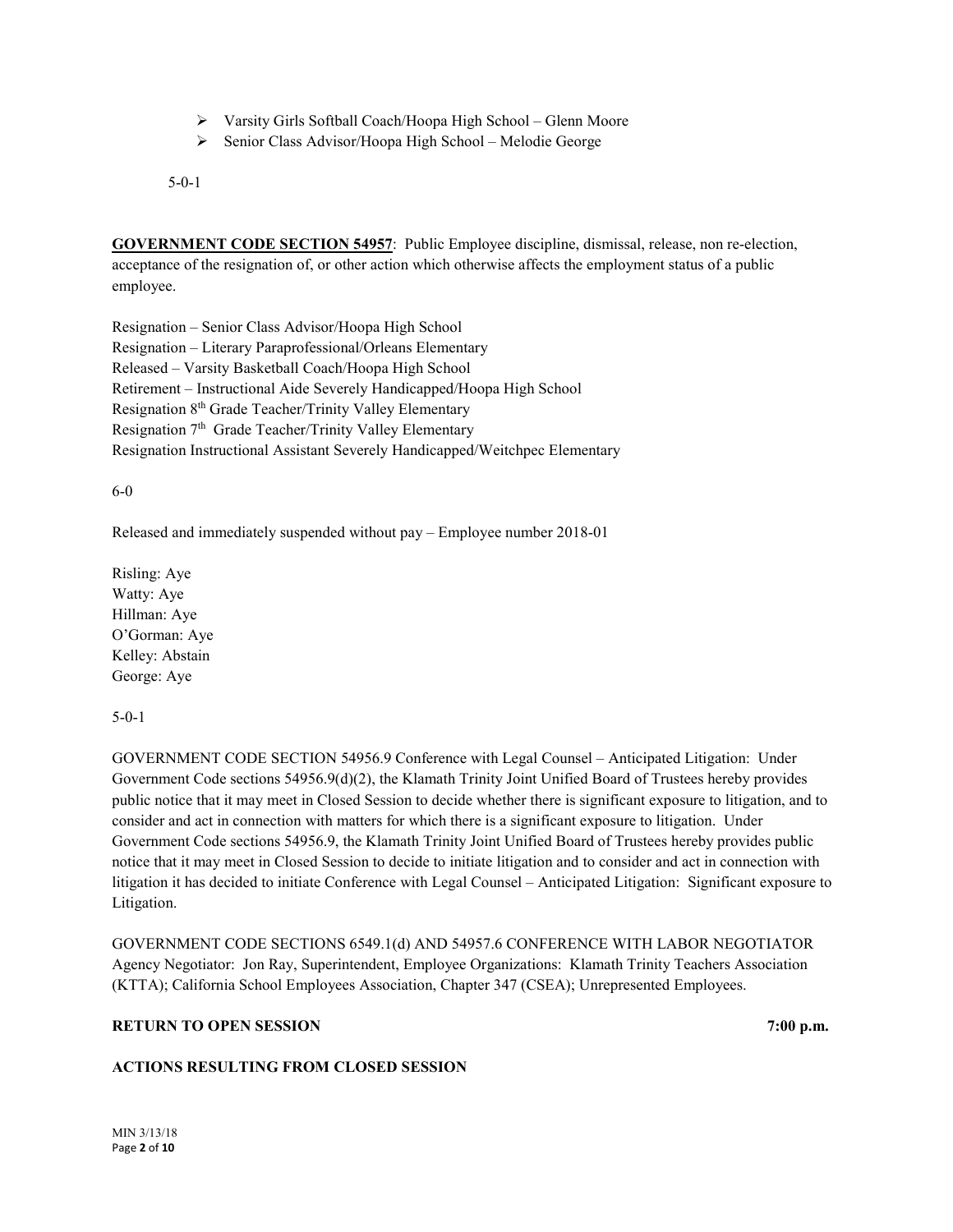# **ITEM NO. 3 ANNOUNCEMENT OF ACTIONS TAKEN IN CLOSED SESSION WHICH ARE REQUIRED TO BE ANNOUNCED**

# **ITEM NO. 4 PUBLIC COMMENT AND COMMUNICATION ON NON-AGENDA ITEMS TO INCLUDE INDIAN POLICIES AND PROCEDURES**

*No Comments*

# **ITEM NO. 5 CONSENT AGENDA**

Motion by O'Gorman. Seconded by George.

Risling: Aye Watty: Aye Hillman: Aye O'Gorman: Aye Kelley: Aye George: Aye

# **5.1 MINUTES OF PREVIOUS MEETING**

*Regular Meeting – January 9, 2018 Special Meeting – February 2, 2018*

# **5.2 OVERNIGHT TRAVEL**

The Board is asked to approve the Hoopa High School Science Department to take 23 students to attend the Physics, Science and Math Days at Great America in Santa Clara, CA from May 10-12, 2018.

# **5.3 OUT OF STATE TRAVEL**

The Board is asked to approve out of state travel for the Superintendent to attend the National Association of Federally Impacted Schools (NAFIS) Spring Conference in Washington, D.C. March 18-21, 2018

# **ITEM NO. 6 DISTRICT REPORTS**

- **6.1** Indian Education Director's Report Students from Jack Norton Elementary School presented on cultural burning.
- **6.2** Construction Update Kevin Nolen reported that the portables at OES were supposed to be moved but haven't been yet. Hoping to have a new generator placed on new concrete at Jack Norton Elementary by the end of May. Getting bids out for I-Tech is behind schedule due to some issues with the architect. Other jobs are on schedule.
- **6.3** Student Board Member Report
- **6.4** Special Education Report
- **6.5** Employee Group Reports
- **6.6** School Site Reports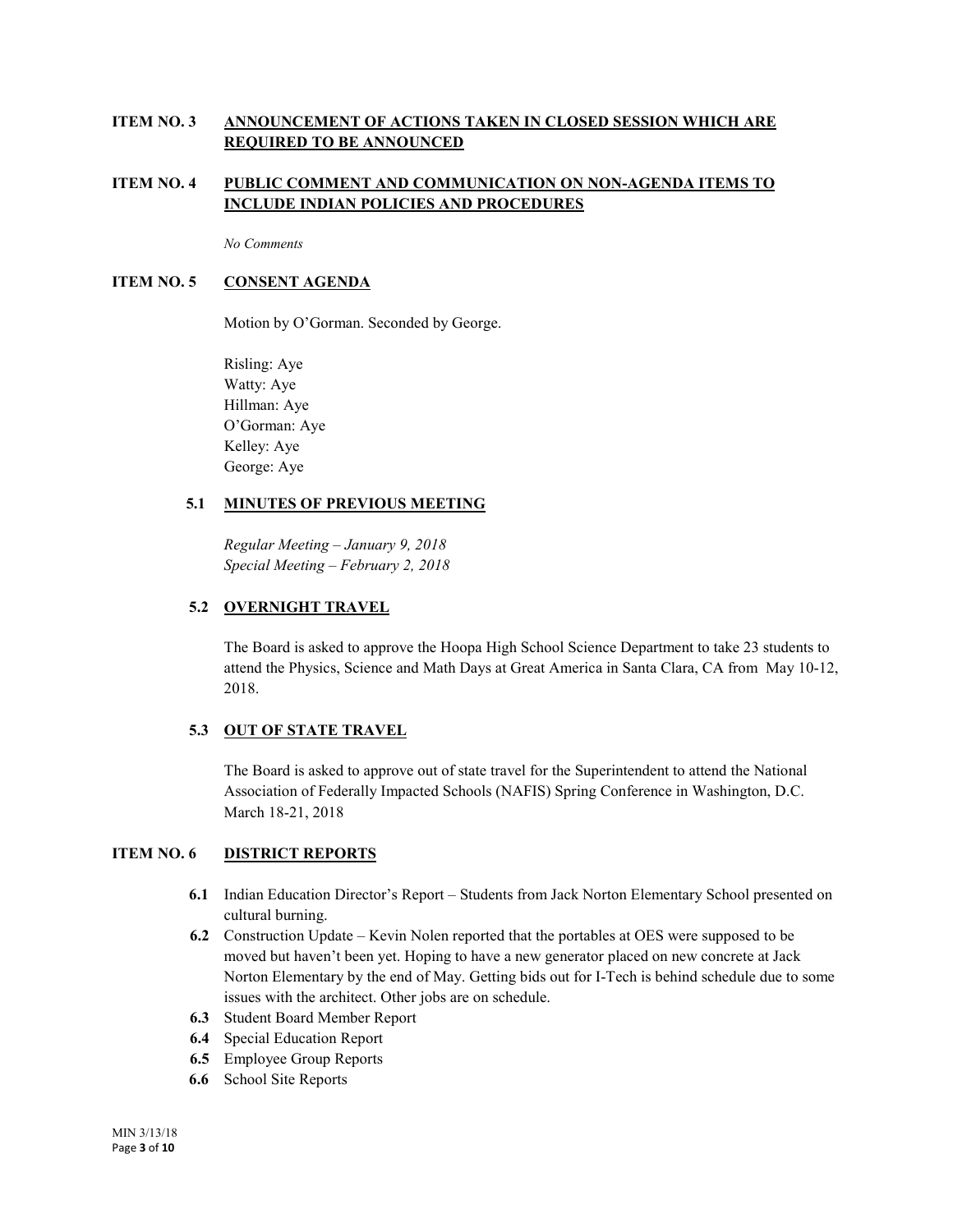OES - Mr Landry asked Mrs. Slusser to have her students present their 1<sup>st</sup> place History Day Project.

HES - Paula Wyant asked Rose Leizer to present on Response to Intervention Model.

CJHS – Jennifer Lane spoke about how Captain John High School's Site Council assesses whether their sit plan is successful.

HVHS – Dusty Rossman spoke about Trauma Informed Movement and Tech Night

**6.7** Trustee Area Reports

Laura Lee George – Reported on the status of negotiations with CSEA.

Annelia Hillman – Reported that she visited HVHS ASB and will be meeting with them on a semi-regular basis.

Kerry Watty – Reported that she walked through toured HVHS, as well as HES and MTO.

Lois Risling – reported she attended training at the High School about trauma and it was very informative.

Jon Ray (Superintendent) – Reported that the senate has voted to fully fund LCFF and add an additional \$1.2 Billion

Patti Kelley – Reported that she has continued to work with early education. Found a training for elementary and primary teachers in April.

# **ITEM NO. 7 ITEMS FOR BOARD ACTION**

# **7.1 APPROVAL OF 2017-18 2ND INTERIM BUDGET**

MSC (George/Risling) to approve the 2017-18 2<sup>nd</sup> interim budget as qualified.

Risling: Aye Watty: Aye Hillman: Aye O'Gorman: Aye Kelley: Aye George: Aye

#### **7.2 NOTICE OF CORRECTIVE ITEMS**

MSC (Watty/George) to approve the corrective actions to resolve the audit findings for the 2017- 2018 audit.

Risling: Aye Watty: Aye Hillman: Aye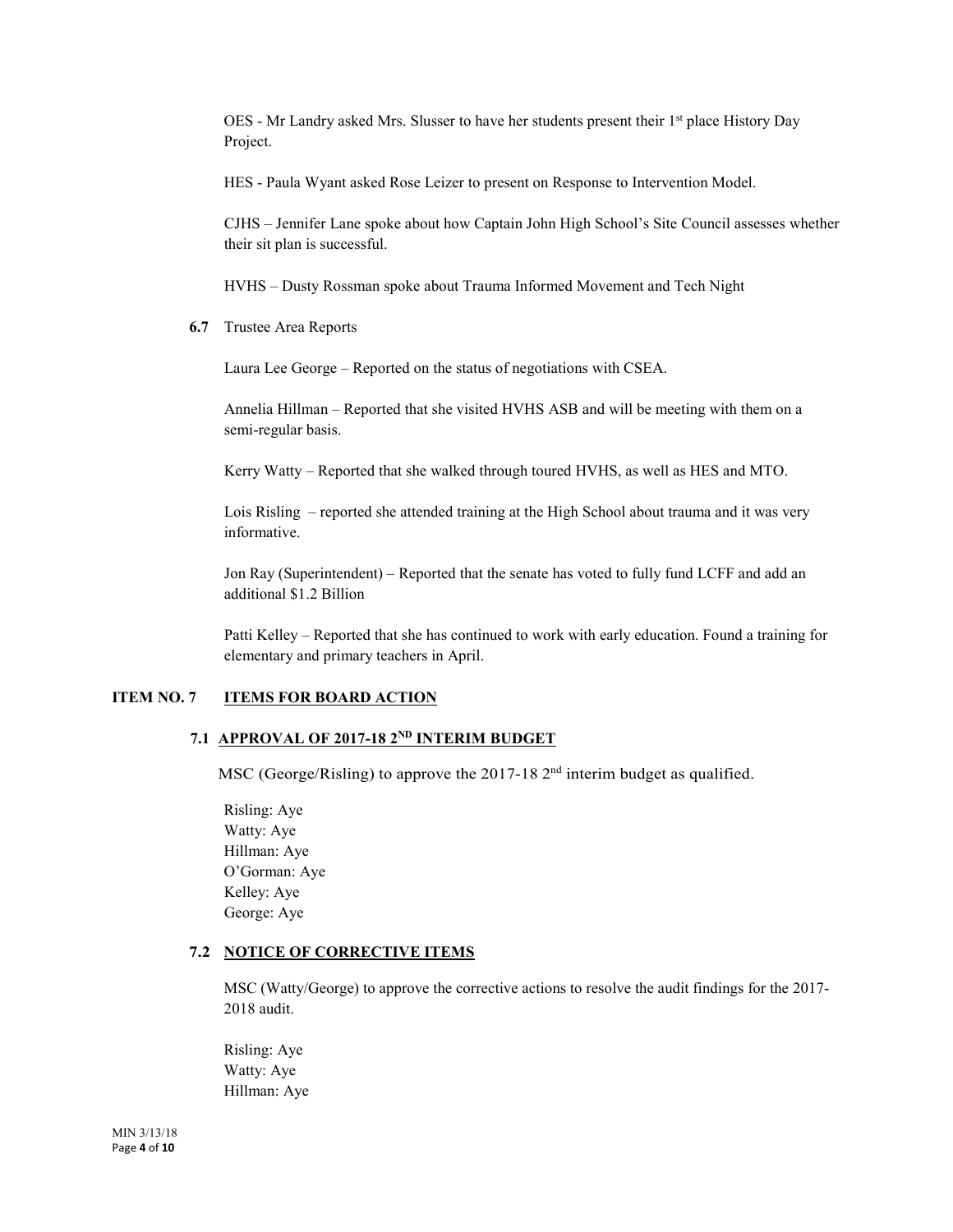O'Gorman: Aye Kelley: Aye George: Aye

# **7.3 RESOLUTION 2018-02 – SCHOOL SAFETY**

MSC (Risling/Hillman) to approve resolution 2018-02 regarding School Safety

Risling: Aye Watty: Aye Hillman: Aye O'Gorman: Aye Kelley: Aye George: Aye

#### **7.4 SCHOOL SITE PLAN - HOOPA VALLEY HIGH SCHOOL**

MSC (George/Kelley) to approve the school site plan for Hoopa Valley High School

Risling: Aye Watty: Aye Hillman: Aye O'Gorman: Aye Kelley: Aye George: Aye

#### **7.5 BOARD POLICY 0410.1 – SECOND READING**

MSC (George/O'Gorman) to review BP 0410.1 – Philosophy, Goals, Objectives and Comprehensive Plans for final reading and adoption

Risling: Aye Watty: Aye Hillman: Aye O'Gorman: Aye Kelley: Aye George: Aye

#### **7.6 BOARD POLICY 5117 – SECOND READING**

MSC (Watty/Kelley) to review BP 5117 – Interdistrict Attendance for final reading and adoption

Risling: Aye Watty: Aye Hillman: Aye O'Gorman: Aye Kelley: Aye George: Aye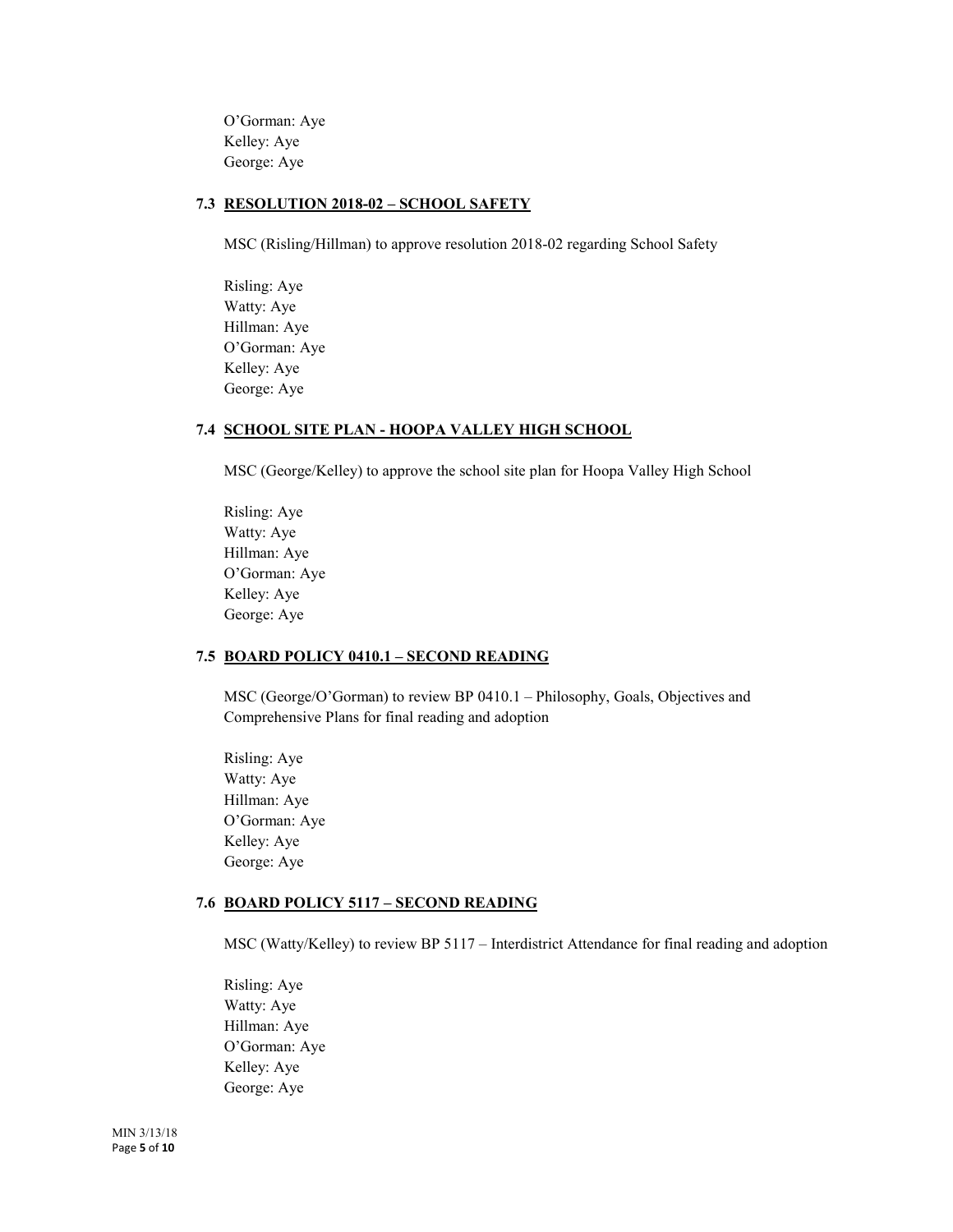# **7.7 ADMINISTRATIVE REGULATION 5117 – SECOND READING**

MSC (Risling/George) to review AR 5117 – Interdistrict Attendance for final reading and adoption

Risling: Aye Watty: Aye Hillman: Aye O'Gorman: Aye Kelley: Aye George: Aye

# **7.8 HOOPA VALLEY ELEMENTARY SCHOOL – SCHOOL SITE COUNCIL**

MSF (Kelley/O'Gorman) to approve the HVES SSC to meet with the Hoopa Tribal Council.

Risling: Abstain Watty: Nay Hillman: Nay O'Gorman: Nay Kelley: Nay George: Nay

0-5-1

#### **7.9 MCCUEN CONSTRUCTION, INC. – HOOPA VALLEY HIGH SCHOOL PORTABLES**

MSC (George/Kelley) to approve the following invoices totaling \$9,693.62:

| #3 Portable Building Drainage     | \$6,525.71 |  |
|-----------------------------------|------------|--|
| #4 Trenching at West Side of HVHS | \$3,167.91 |  |

Risling: Aye Watty: Aye Hillman: Aye O'Gorman: Aye Kelley: Aye George: Aye

#### **7.10 METEOR – CHANGE ORDER ORLEANS ELEMENTARY SCHOOL**

MSC (Risling/Watty) to approve change order # 38195-01 decreasing PO# 180130 by \$2,870.16

Risling: Aye Watty: Aye Hillman: Aye O'Gorman: Aye Kelley: Aye George: Aye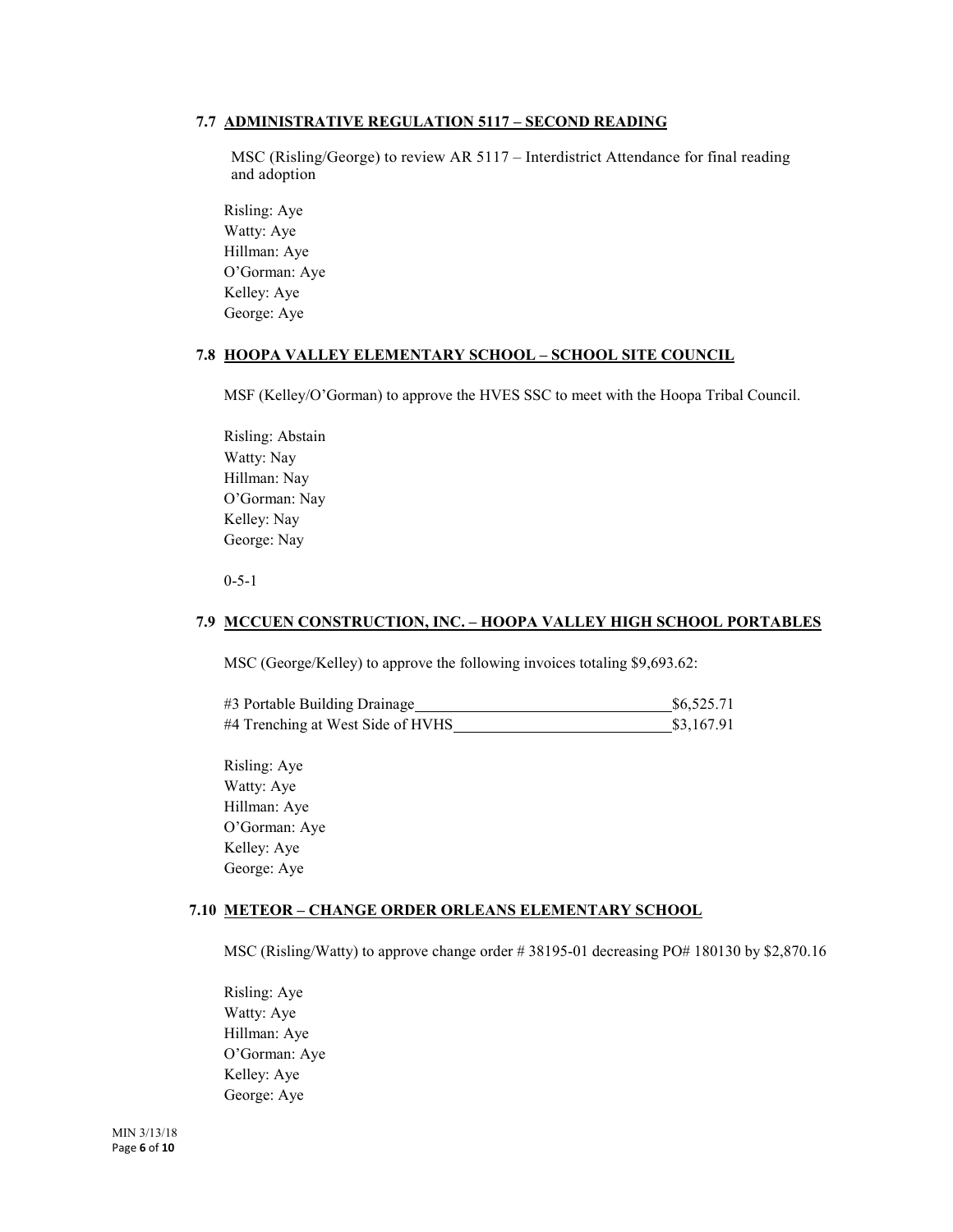# **7.11 KDI CONSULTANTS – HOOPA VALLEY HIGH SCHOOL PH III**

MSC (George/Kelley) to approve payment of invoice #1077 from KDI Consultants in the amount of \$10,599.00

Risling: Aye Watty: Aye Hillman: Aye O'Gorman: Aye Kelley: Aye George: Aye

# **7.12 HOOPA VALLEY ELEMENTARY SCHOOL – CLASSROOM BLDG PH III INC 1 MULTI-PRIME CONTRACTS**

MSC (O'Gorman/Hillman) to approve the following bid for the following Multi-Prime Bid Package:

2017.6.8.B. Casework – Freemont Millworks \$290,780.00

Risling: Aye Watty: Aye Hillman: Aye O'Gorman: Aye Kelley: Aye George: Aye

# **7.13 JACK NORTON ELEMENTARY SCHOOL – PH II MULTI-PRIME CONTRACTS**

MSC (Risling/Watty) to approve the following bid for the following Multi-Prime Bid Package:

2017.5.2.B. Concrete/Storm Drain/Sitework \$208,320.00

Risling: Aye Watty: Aye Hillman: Aye O'Gorman: Aye Kelley: Aye George: Aye

# **7.14 HOOPA VALLEY ELEMENTARY – CHILLER & SITEWORK PH III INC 2 MULTI-PRIME CONTRACTS**

MSC (George/Kelley) to approve the following bid for the following Multi-Prime Bid Package:

2017.4.10 Earthwork: Storm Drain/Sitework Demo/Fencing \$536,655.00

Risling: Aye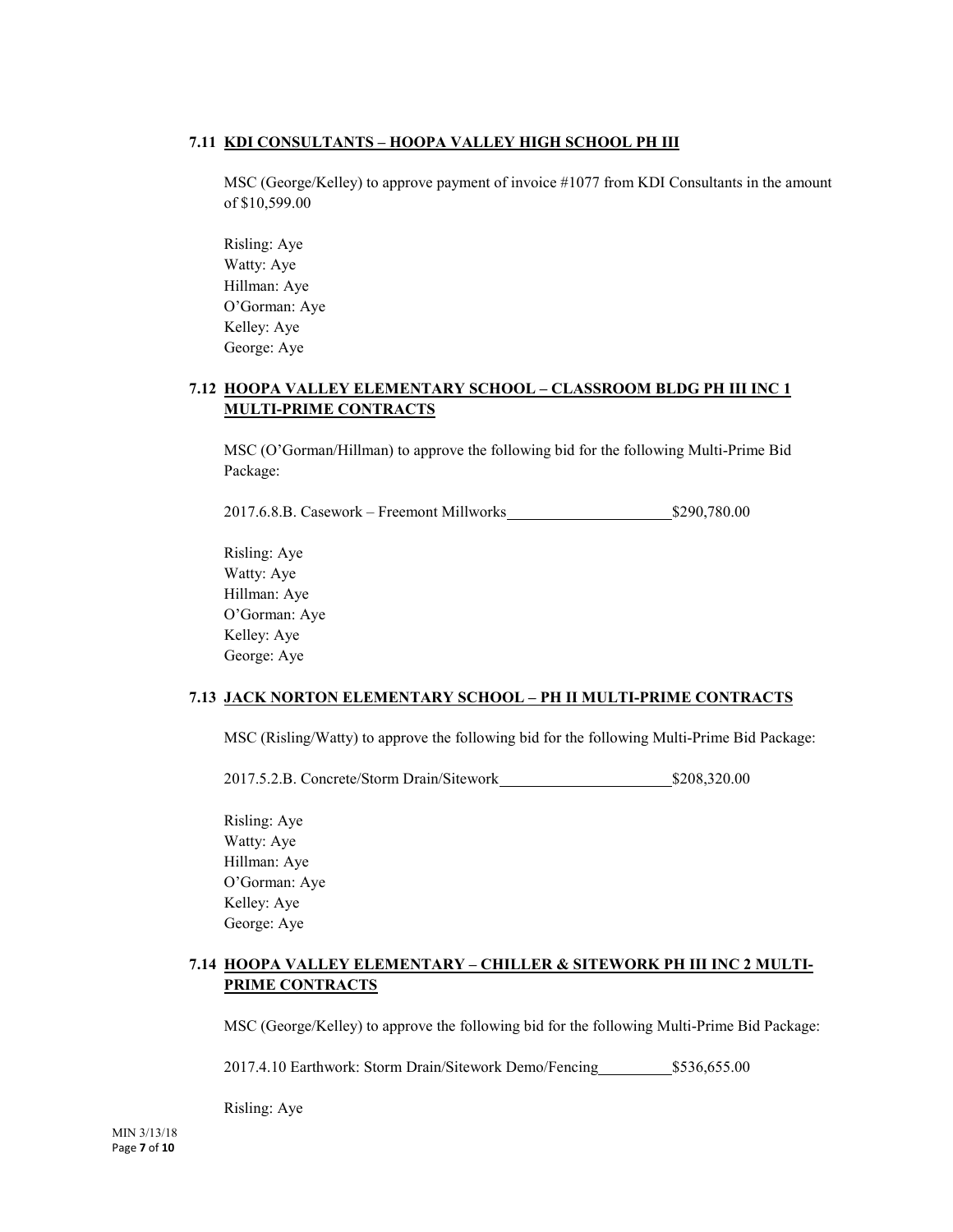Watty: Aye Hillman: Aye O'Gorman: Aye Kelley: Aye George: Aye

# **7.15 STEWART COMPANIES – CHANGE ORDER HOOPA VALLEY HIGH SCHOOL CHILLER/BOILER/SITEWORK (PH III INC 2)**

MSC (Risling/Watty) to approve change order # 1 from Stewart Companies to increase the contract sum for bid pack #2017.2.10 in the amount of \$32,620.65

Risling: Aye Watty: Aye Hillman: Aye O'Gorman: Aye Kelley: Aye George: Aye

# **7.16 CONE PLUMBING – CHANGE ORDER HOOPA VALLEY HIGH SCHOOL CHILLER/BOILER/SITEWORK (PH III INC 2)**

Withdrawn

# **7.17 HUMBOLDT SANITATION – CHANGE ORDER**

MSC (George/Kelley) to approve the change order increasing PO # 180474 at the following sites for the listed amounts totaling \$21,300.00:

| Trinity Valley Elementary School Ph III Inc 1 | \$4.800 |
|-----------------------------------------------|---------|
| Hoopa Elementary School Ph III Inc 1          | \$4.500 |
| Hoopa High School Ph III Inc 1                | \$6,000 |
| Hoopa High School Ph III/I-Tech               | \$6,000 |

Risling: Aye Watty: Aye Hillman: Aye O'Gorman: Aye Kelley: Aye George: Aye

# **7.18 ROBERT COLBURN ELECTRIC, INC – CHANGE ORDER HOOPA VALLEY HIGH SCHOOL CLASSROOM WING (PH III INC 1)**

MSC (Risling/George) to approve change order # 1 from Robert Colburn Electric to increase the contract sum for bid pack 2017.3.4 in the amount of \$59,253.00

Risling: Aye Watty: Aye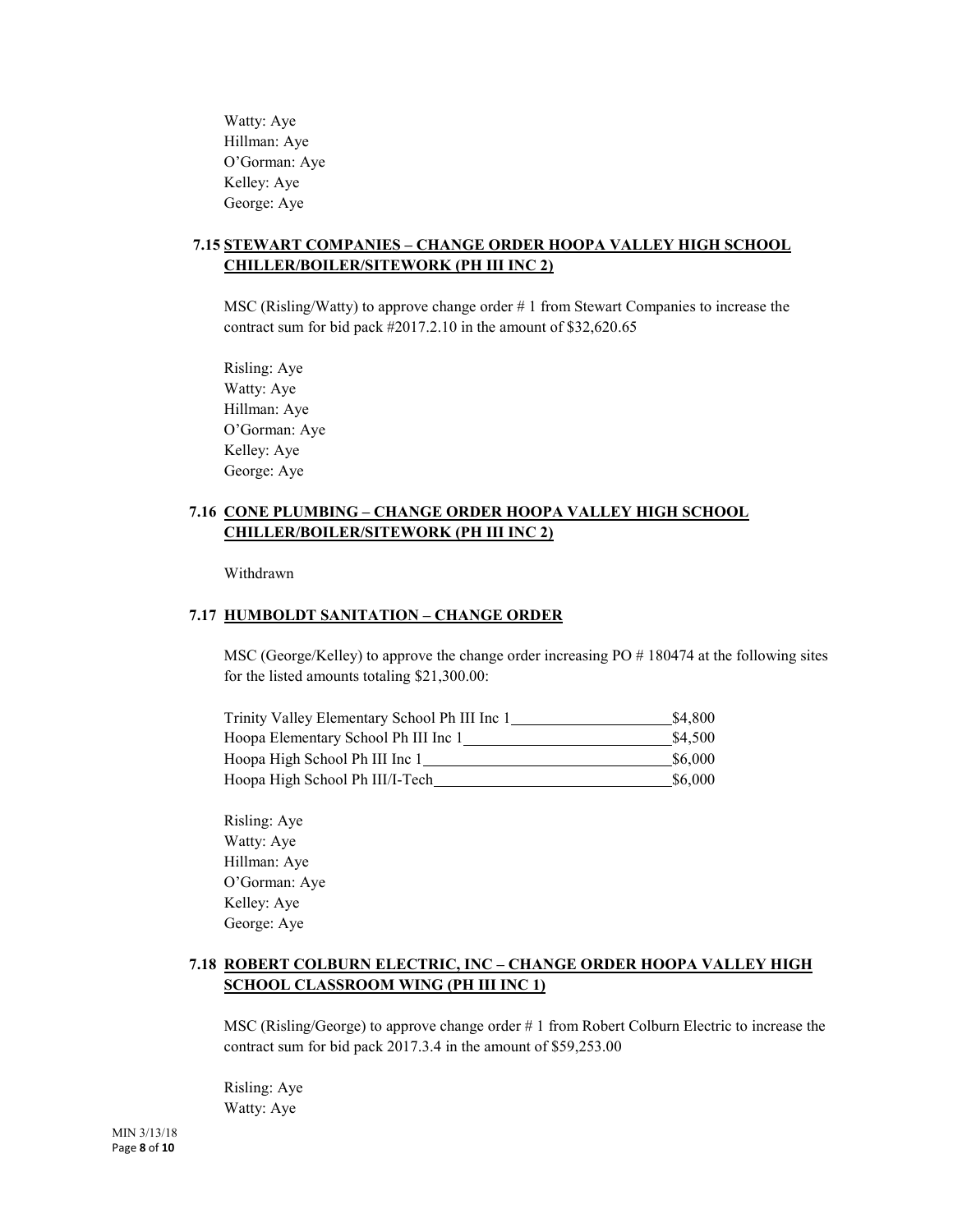Hillman: Aye O'Gorman: Aye Kelley: Aye George: Aye

# **7.19 EUREKA GLASS COMPANY – CHANGE ORDER HOOPA HIGH VALLEY HIGH SCHOOL CLASSROOM (PH III INC 1)**

MSC (Risling/George) to approve the proposal from Eureka Glass Company

Risling: Aye Watty: Aye Hillman: Aye O'Gorman: Aye Kelley: Aye George: Aye

# **7.20 ROBERT COLBURN ELECTRIC – HOOPA VALLEY HIGH SCHOOL PH III INC 2**

MSC (George/Risling) to approve invoice # 18993 from Robert Colburn Electric in the amount of \$523.67 for installing a dedicated circuit for the Special Education Room heater.

Risling: Aye Watty: Aye Hillman: Aye O'Gorman: Aye Kelley: Aye George: Aye

# **ITEM NO. 8 NON ACTION/INFORMATION ITEMS**

- 8.1 Trauma Informed Movement
- 8.2 Quarterly Report Williams Uniform Complaints (Fourth Quarter)
- 8.3 Title I LEA Evaluation
- 8.4 Performance Agreements February
- 8.5 Performance Agreements March

# **ITEM NO. 9 CORRESPONDENCE**

# **ITEM NO. 10 ADJOURNMENT –** *at 9:53pm*

#### *Risling/Watty*

Risling: Aye Watty: Aye Hillman: Aye O'Gorman: Aye Kelley: Aye George: Aye